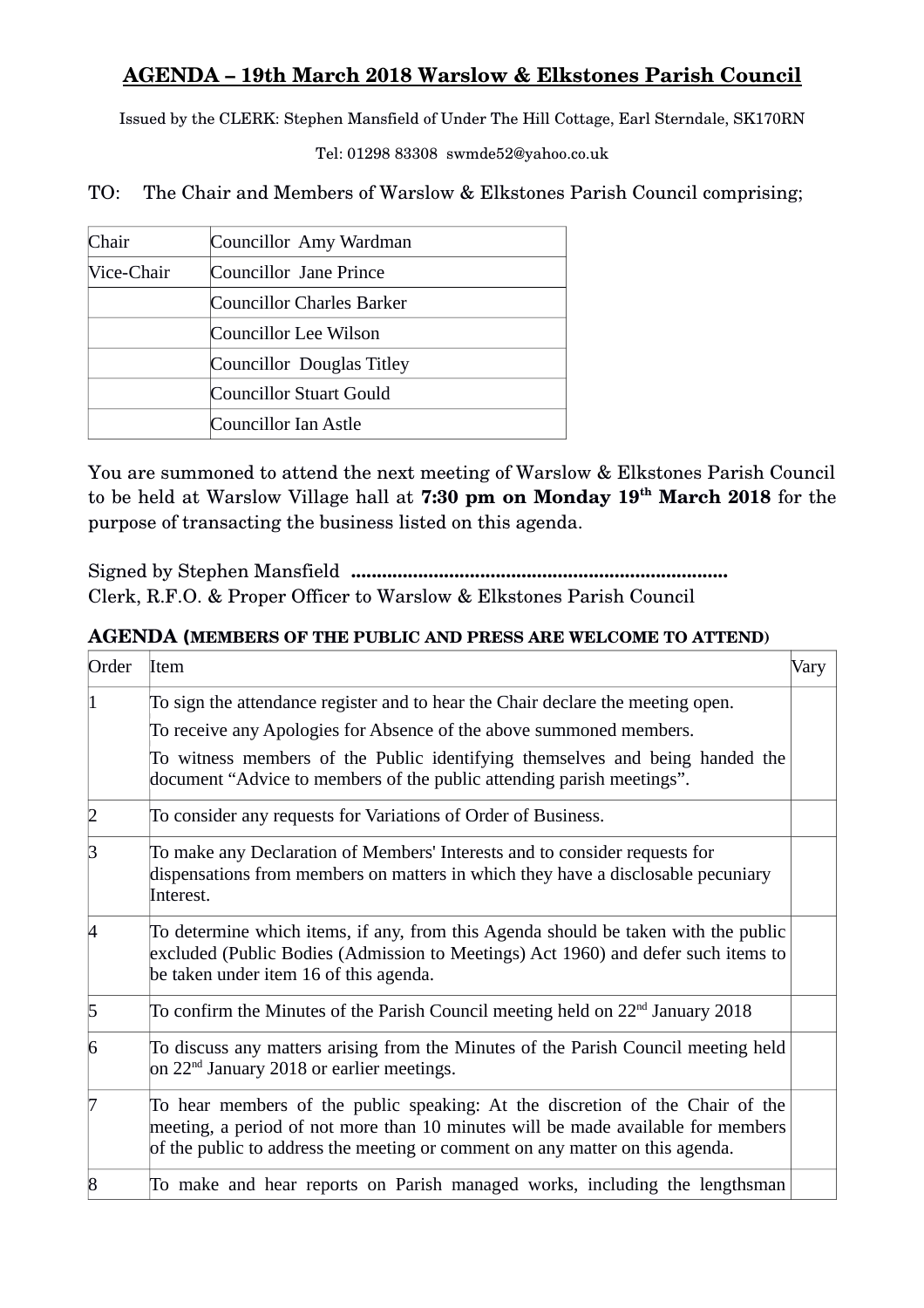# **AGENDA – 19th March 2018 Warslow & Elkstones Parish Council**

|                | scheme, or works being undertaken in the Parish but managed by other agencies.                                                                                                                                   |  |  |  |
|----------------|------------------------------------------------------------------------------------------------------------------------------------------------------------------------------------------------------------------|--|--|--|
|                | 8.1) Telephone kiosk – installation of defibrillator                                                                                                                                                             |  |  |  |
|                | 8.2) Siting of defibrillator in Elkstones                                                                                                                                                                        |  |  |  |
|                | 8.3) Lengthsman scheme invoicing to SMDC                                                                                                                                                                         |  |  |  |
| $\overline{9}$ | 9.1) To hear responses to previously made Highway defect reports                                                                                                                                                 |  |  |  |
|                | 9.2) To instruct the Clerk to make reports on Highway defects to SCC.                                                                                                                                            |  |  |  |
| 10             | $ 10.1\rangle$ To Conduct a periodic review of Council policies, etc:                                                                                                                                            |  |  |  |
| $ 11\rangle$   | Planning                                                                                                                                                                                                         |  |  |  |
|                | $ 11.1\rangle$ To review the Clerk's responses to previously considered applications                                                                                                                             |  |  |  |
|                | $ 11.2\rangle$ To consider new applications and frame responses                                                                                                                                                  |  |  |  |
|                | 11.3) None notified since $1st$ November 2017. Planning applications seem to be<br>unusually quiet throughout the South West Peak District.                                                                      |  |  |  |
|                | $ 11.4\rangle$ To hear notifications of Planning Decisions                                                                                                                                                       |  |  |  |
| 12             | To hear the Chairman's announcements                                                                                                                                                                             |  |  |  |
|                | 12.1) Warslow Hall Insurance Policy                                                                                                                                                                              |  |  |  |
| 13             | To hear updates from the Clerk and question the Clerk on any matter.                                                                                                                                             |  |  |  |
|                | 13.1) Correspondence from Rob Faulkener re precept amount                                                                                                                                                        |  |  |  |
|                | 13.2) Correspondence from SMDC re Councillors interests forms                                                                                                                                                    |  |  |  |
|                | 13.3) Request by contractor for application for lengthsman scheme                                                                                                                                                |  |  |  |
| 14             | Finance                                                                                                                                                                                                          |  |  |  |
|                | 14.1) To note current bank balances and transactions dated since the last meeting<br>including receipt of £832.00 from Bingham Trust. To reconcile balances and<br>transactions with the Parish Accounts Records |  |  |  |
|                | $ 14.2\rangle$ To authorise payment of the following liabilities of the Parish Council<br>including cheque issued to pay for defibrillators £2697.84                                                             |  |  |  |

| Chq No | Payee/Voucher Number | Item                             | Amount            |
|--------|----------------------|----------------------------------|-------------------|
|        | <b>S W Mansfield</b> | Clerk salary                     | £252.20           |
|        | <b>HMRC</b>          | <b>PAYE</b>                      | £63.00            |
|        | Clerks expenses      | 2 months                         | £58.00            |
|        | <b>SLCC</b>          | Full years subscription          | £24.50            |
|        | Pension scheme       | Annual Employers<br>Contribution | £12.40            |
|        | Warslow Village Hall | <b>Insurance</b>                 | £500.00<br>approx |
|        |                      | TOTAL                            |                   |

 $\vert$ 15 To agree the date of the next meeting – proposed as - Monday 21st May 2018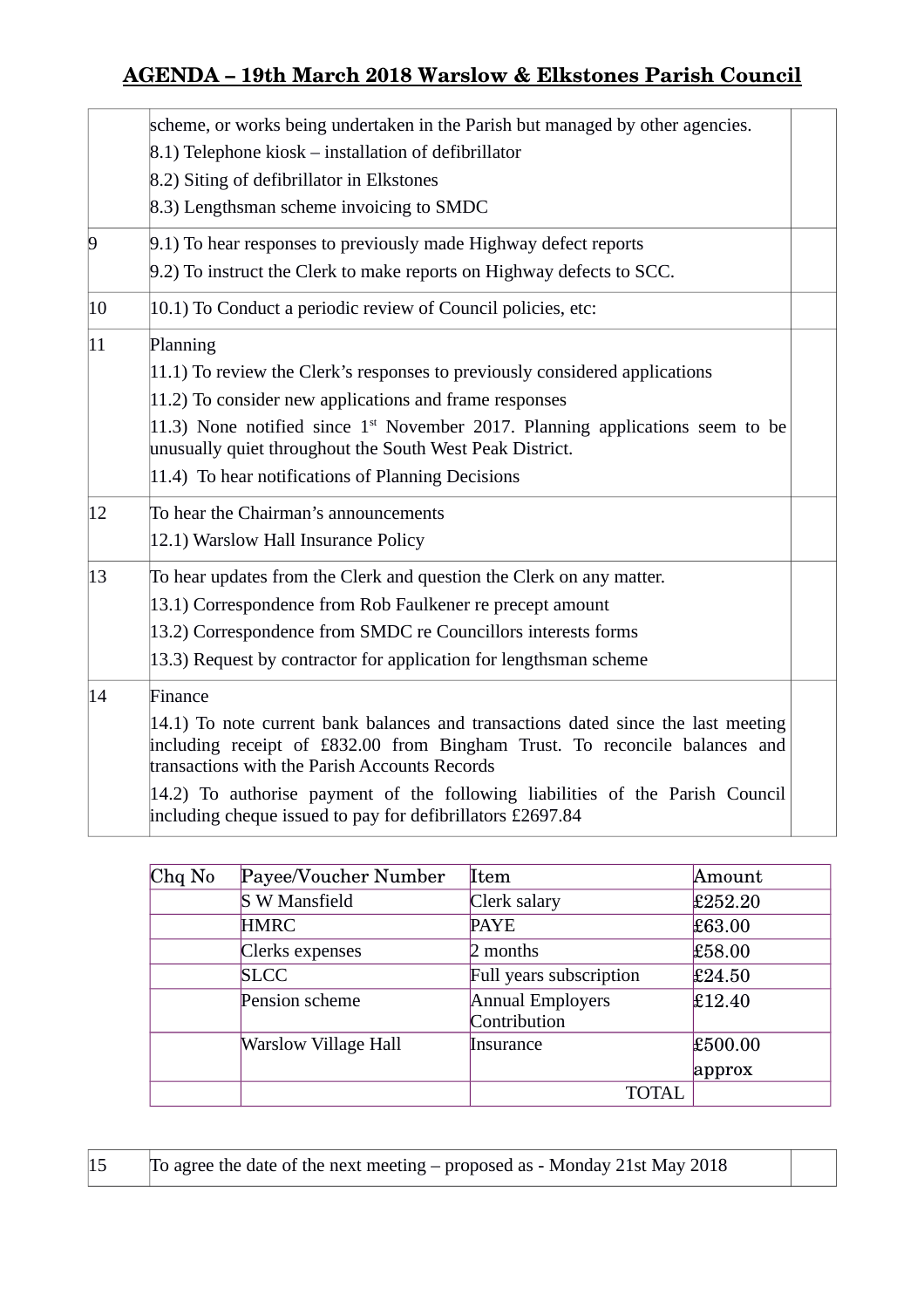## **AGENDA – 19th March 2018 Warslow & Elkstones Parish Council**

16 In the case that the Chair considers it necessary for one or more items on this agenda to be discussed in confidence (in respect of item 5 of this agenda), to move the following resolution which is *"In view of the confidential nature of the business about to be transacted it is advisable in the public interest that the press and public be temporarily excluded and they are instructed to withdraw."*

To proceed and consider the confidential items.

The Time of Closure of the meeting by the Chair will be recorded by the Clerk.